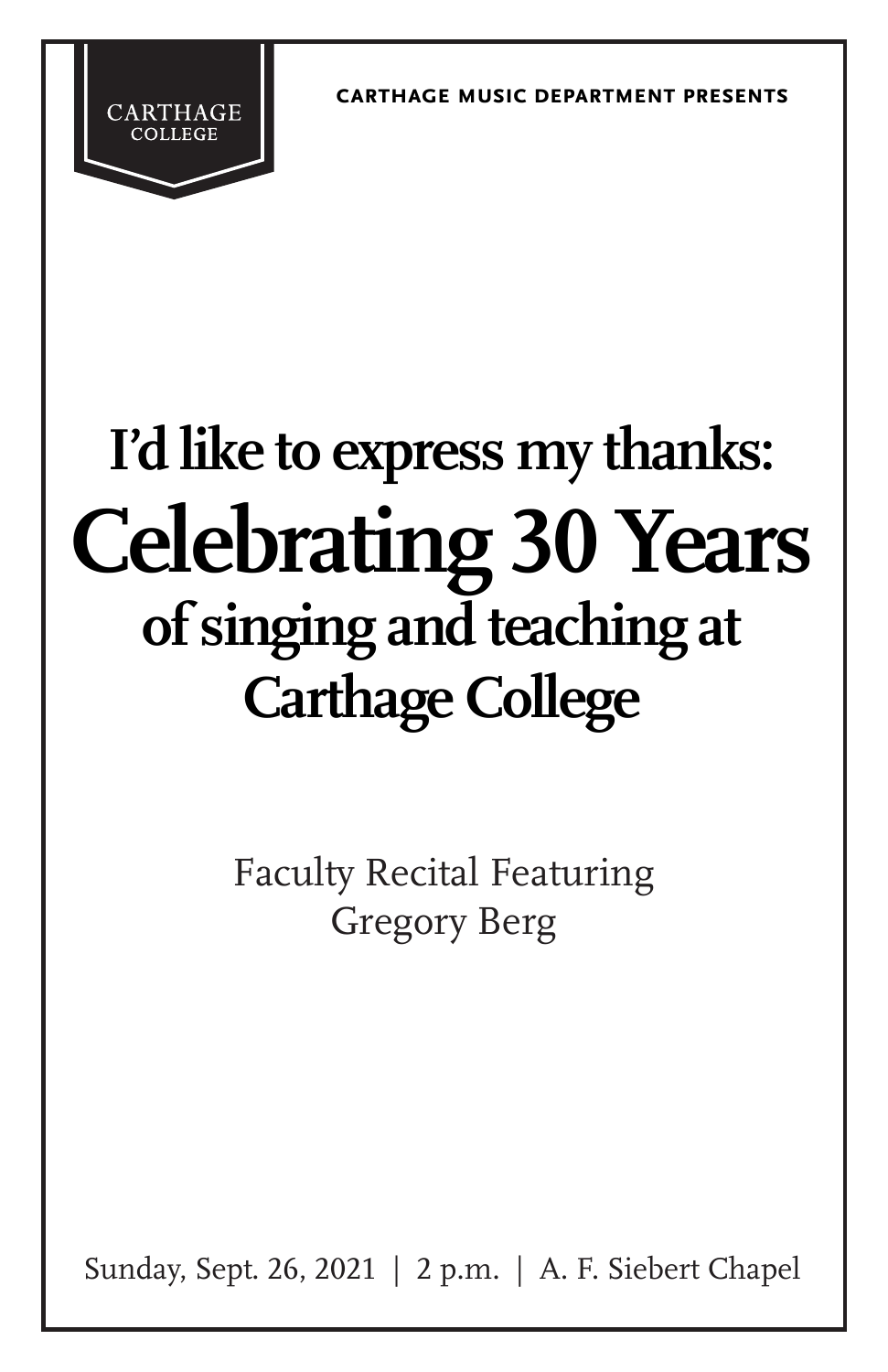## **PROGRAM**

Welcome

| Non piu andrai<br>from The Marriage of Figaro                                                                                               | Wolfgang Amadeus Mozart (1756-1791) |
|---------------------------------------------------------------------------------------------------------------------------------------------|-------------------------------------|
| Frühlingsglaube "Belief in Spring"                                                                                                          | Franz Schubert (1797-1828)          |
| Widmung "Dedication"                                                                                                                        | Robert Schumann (1810-1856)         |
| Ou voulez-vouz aller "Where do you want to go?"                                                                                             | Charles Gounod (1818-1893)          |
| O du mein holder Abendstern<br>from Tannhäuser                                                                                              | Richard Wagner (1813-1883)          |
| When I have sung my songs                                                                                                                   | Ernest Charles (1895-1984)          |
| S'Wonderful<br>from Funny Face                                                                                                              | George Gershwin (1898-1937)         |
| *********************                                                                                                                       |                                     |
| Selections from Annie Get Your Gun<br>There's no business like show business<br>My Defenses are down<br>We'll have an old fashioned wedding | Irving Berlin (1888-1989)           |

They say it's Wonderful

I got the sun in the morning

\*\*\*\*\*\*\*\*\*\*\*\*\*\*\*\*\*\*\*\*

Caleb's Song

Mercy and Love

**Gregory Berg** 

**Gregory Berg**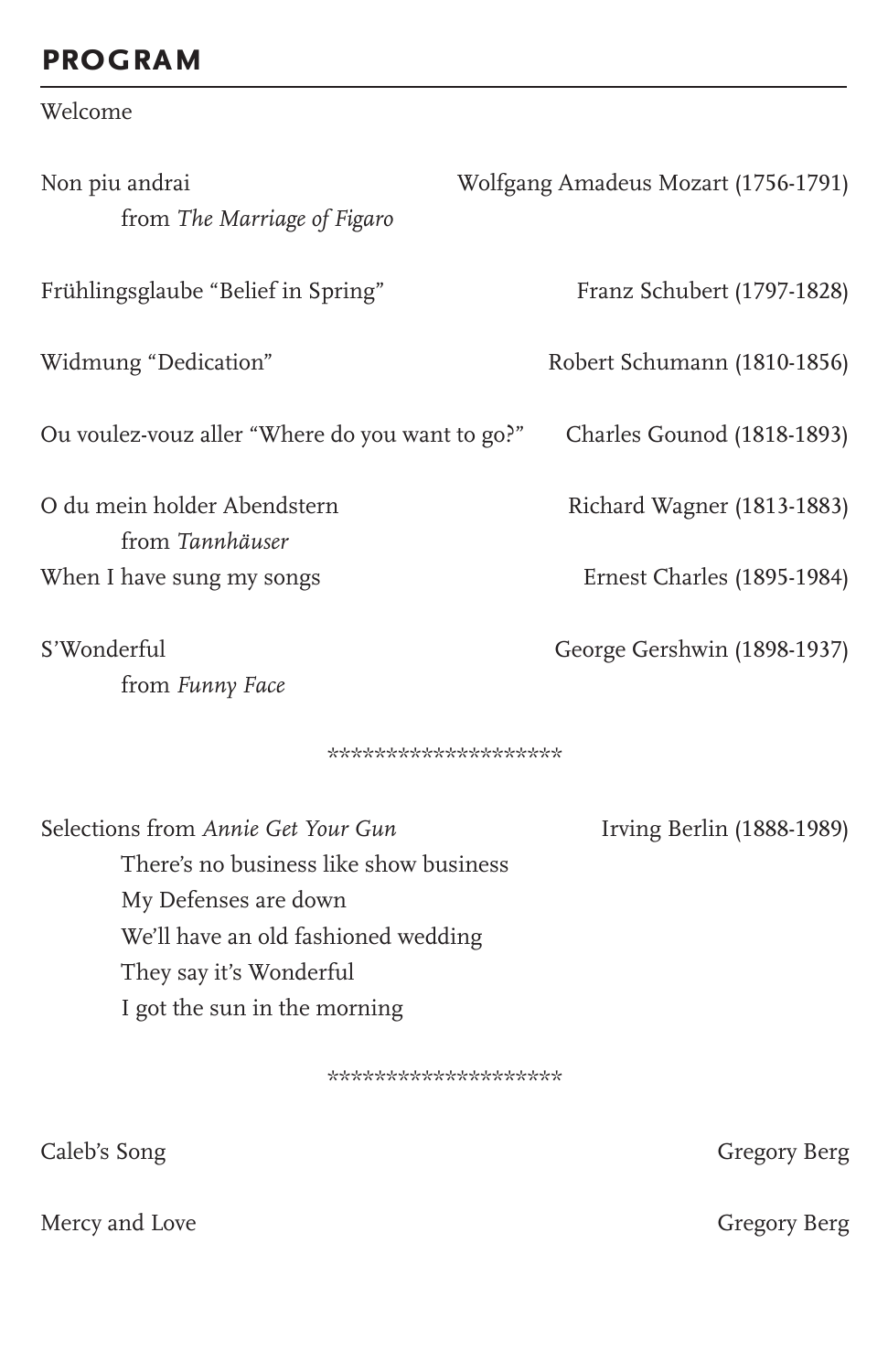Thank you for coming to my voice recital today. I am singing it to celebrate two very important anniversaries - my 30th wedding anniversary and the 30th anniversary of when I began teaching here at Carthage College.

I am also singing to celebrate the gift of music and the privilege of being able to perform for an audience in the room with me – a privilege that I hope none of us will ever take for granted again.

I want to dedicate this recital to the three voice teachers with whom I was blessed to study – CHERIE CARL (during high school), DAVID GREEDY (at Luther College), and RICHARD GRACE (at the University of Nebraska-Lincoln.) I would not be the singer or teacher I am without their guidance and inspiration.

I also want to dedicate this recital to the many students I have been blessed to teach – and from whom I've learned so much - over the past thirty years here at Carthage. My original hope for today's recital was to invite any of my past students to join me in some sort of group number that I'm sure would have raised the roof! Sadly, the current state of the pandemic made that inadvisable. I am refraining from having my current students join me for a group song for the same reason. I would have enjoyed nothing more than to have you share the stage with me today.

I want to dedicate this recital to the faculty colleagues who have had such a tremendous impact on me and on my teaching over the past three decades … colleagues from both the past and present.

Finally, I dedicate this recital to my family and closest friends, to whom I owe so much.